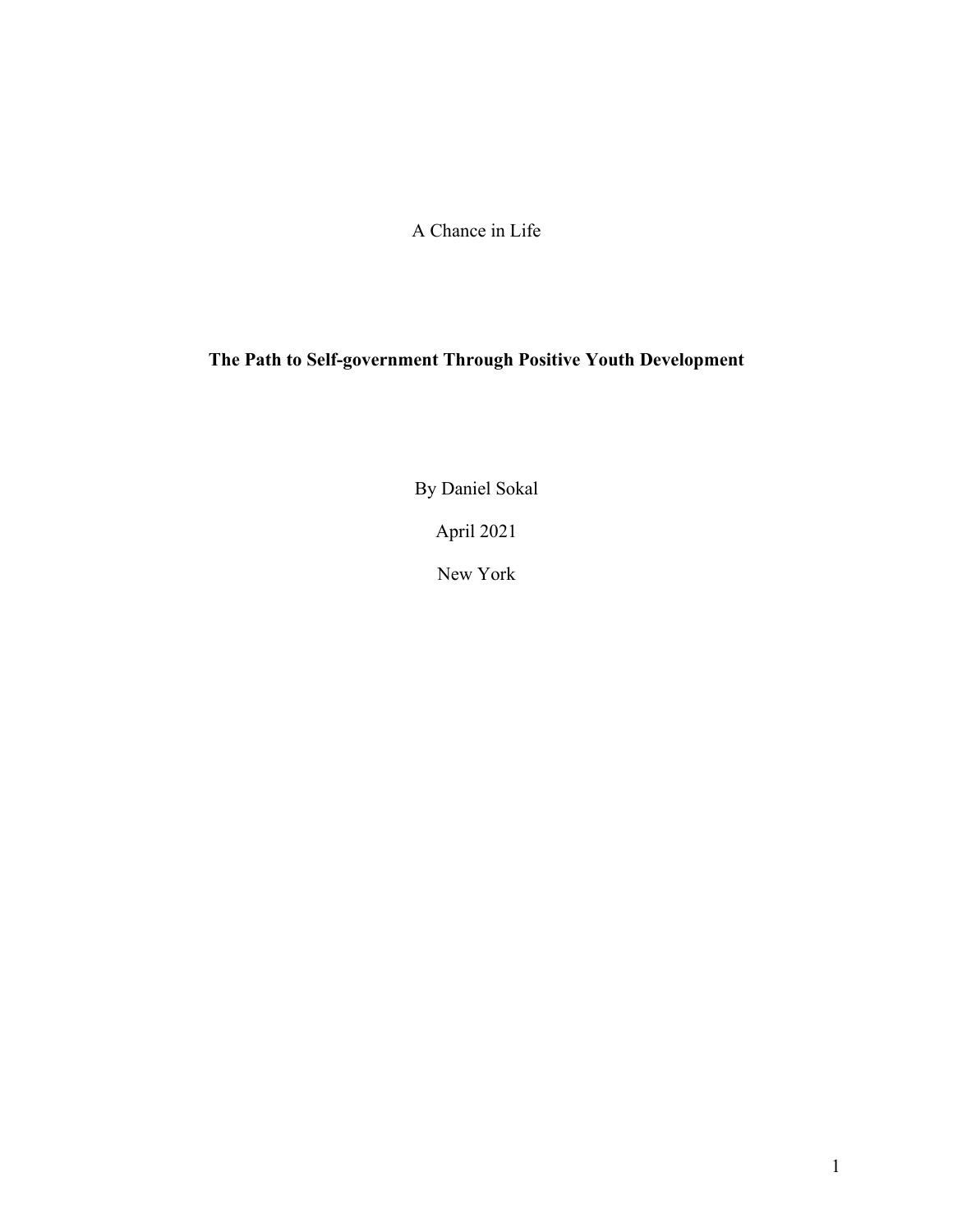## **Introduction**

This paper intends to look at the core ideology of Self-government, in concert with a well-researched modality of program development and evaluation called Positive Youth Development (PYD), and the convergence of the two models as a unified modern-day identifier of markers for success, and as an evaluative framework for A Chance in Life.

A Chance in Life, historically known as The Boy's and Girl's Towns of Italy, has continuously operated since its founding in 1945 by Monsignor John Patrick Carroll-Abbing. Initially it served as an alternative for classic orphanages for the orphaned, unaccompanied, poverty stricken, and vulnerable children in post-World War II Italy (Our Story A Chance at Life, 2021). The programs began because Monsignor Carroll-Abbing found that the children placed in orphanages would end up continuously back on the streets or in vulnerable circumstances because they were independent prior to being placed and were placed in settings controlled by authority figures in which they lost their developed independence (Our Story A Chance at Life, 2021). What began as a small program in Italy grew into its currently offered programming in over 8 countries (Bolivia, Columbia, Ethiopia, Guatemala, India, Italy, Peru, and the United States).

The historical model that The Boys and Girls Towns of Italy developed was one based in Self-government. The model's main tenets were: that youth take responsibility for running their own communities, every child was encouraged and supported to become an active and creative participant in their own town, children met regularly to develop their own by-laws and elect their own leadership, each youth was considered to be a "citizen" of their town and thus could be elected to leaderships roles including becoming a mayor, judge, secretary, and other defined roles in the community (Our Story A Chance at Life, 2021).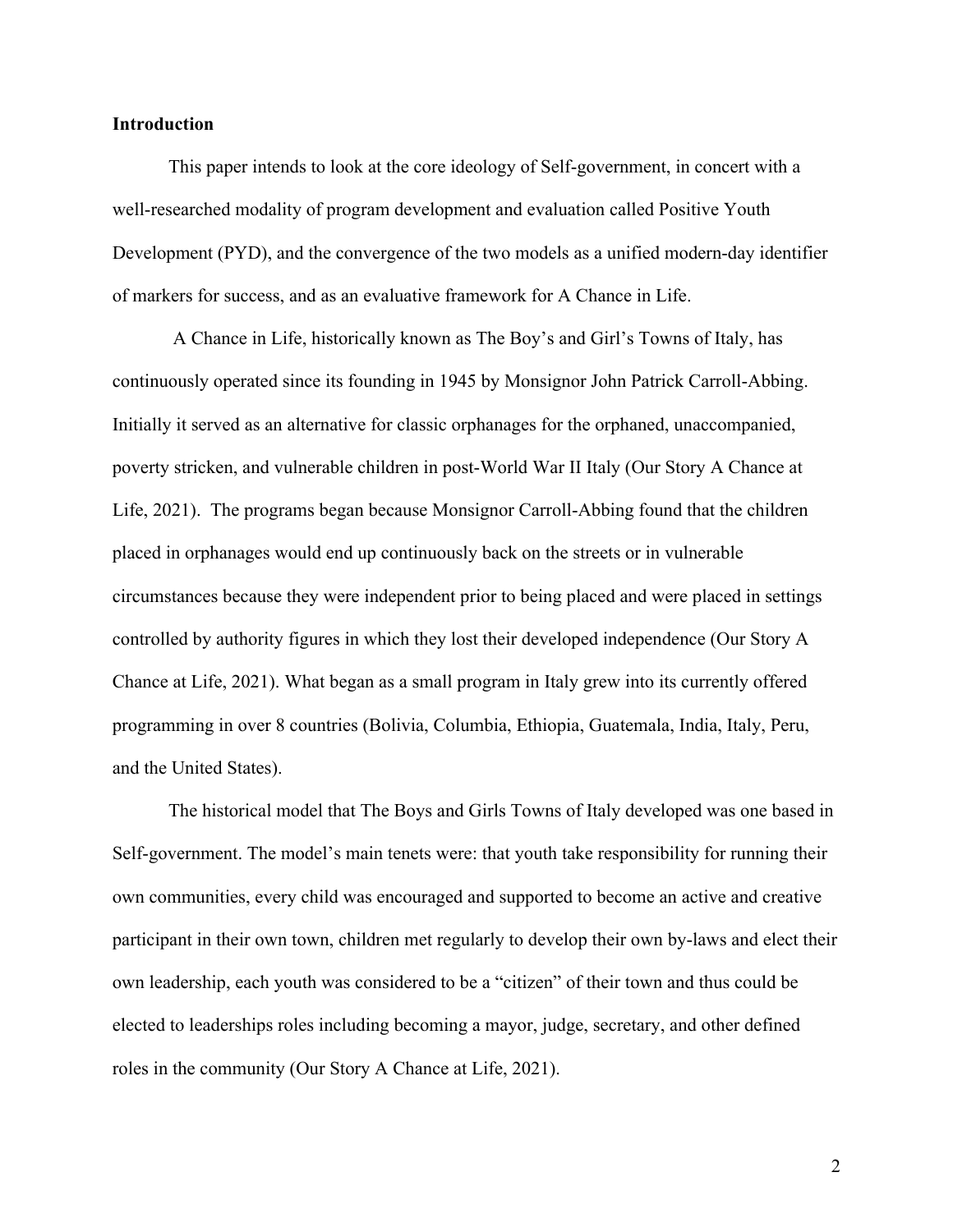The Self-government model began with the concept of youth entering the towns with contribution to the community as a core ideology. This ideology was the primer to the success of the programming and the success of the participants (Moffett, 2021). Moffett (1995) a leader of the program for 15 years, expanded on the factors leading to the contribution of community that the Self-government model exemplified by evaluating observed growth in participants under the concepts of: propriate striving, personal causation, locus of control, perceived self-efficacy, and most importantly agency. These aforementioned factors allowed the participating youth to become agents in their own development (Moffett, 2015) which aligned with the instinctive origination of the need for the participating youth to be driven by their own self-direction in partnership of the experience community in unison with the development of their peers.

Positive Youth Development (PYD) is a relational developmental approach to adolescent needs identification. It evolved from adolescent developmental theory by comparative psychologists in the 1950's (Lerner, 2005). PYD served as a response to the normalized pathology projecting singular problem focused adolescent interventions (Lerner, 2005). This meant problems were identified with pathology bound internally in the youth, if you fixed that, you cured the singularly presenting issue. Historically, adolescent interventions were based on the problematization or deficits in the presumed character of an adolescent. PYD evolved into a systematic evaluative tool and theoretical grounding for how to implement and evaluate participant growth from a strengths-based model that did not problematize the youth but viewed them as bound with possibility and growth. The core framework of modern PYD is conveyed by the five C's model of positive characteristics which include, competence, confidence, connection, character, and caring/compassion (Fig. 1). The belief of the PYD model is that the the five C's culminate in the expression of contribution mainly in the form of civic engagement

3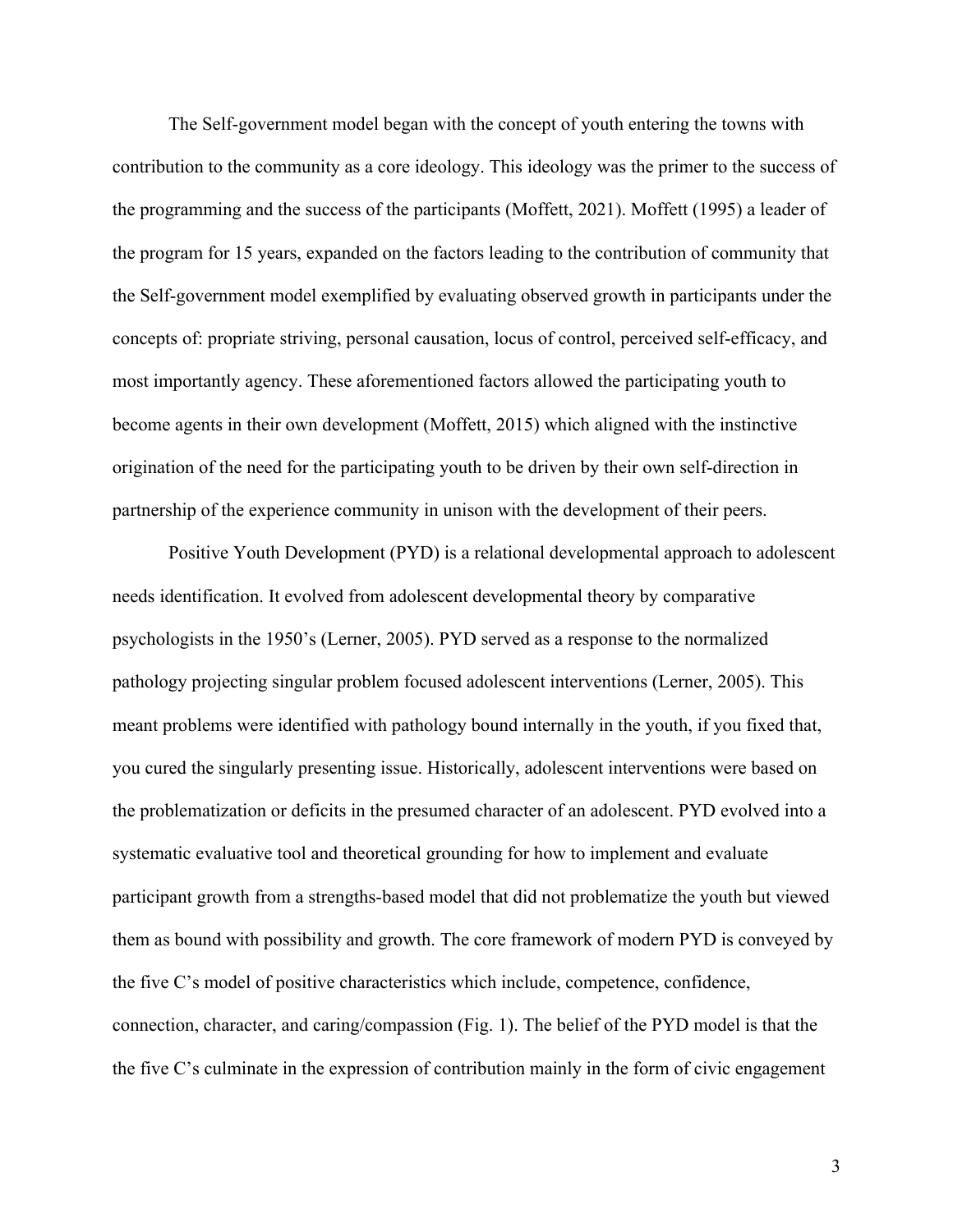(Silbereisen &Lerner, 2007). The five C's evolved as markers specifically for the evaluation of a youth's capacity to engage in a system as an "ideal adult" (Silbereisen &Lerner, 2007).

The Self-government model has been integrating the outcome of PYD's ideal since its formation, they just never teased out the functional framework of what nuances and factors, in a measured sense, led to the programs immense successes and positive outcomes. The marrying of these two models seems like a match made in heaven.

In the next sections we will look at the relationship between and the core ideologies of Self-government, and PYD, and how the two models converge as a unified modern-day identifier of markers for success, and as an evaluative framework for the modern-day organizations sense making of what makes the Self-government model successful and where targeting developments and improvements can be implemented to fit the structure of each country's specific programming.

The sections following this introduction will be: The Self-government model, the PYD model, the convergence of the two models and a paradigm shift for Self-government, data and measurement, and conclusions.

#### **Self-government Model**

Since its founding in 1945 by Monsignor John Patrick Carroll-Abbing, the Selfgovernment model has been the core framework of program development and function. The motto, "Insieme oggi per costruire il mondo di domani." (Together today to build the world of tomorrow) was a way in which the intentionality of community participation, and involvement in the development and functioning of the day to day led to a sense of ownership for the town citizens (Moffett, 1995). A former Mayor of the village in Rome, Claudio Di Biagio (2021) said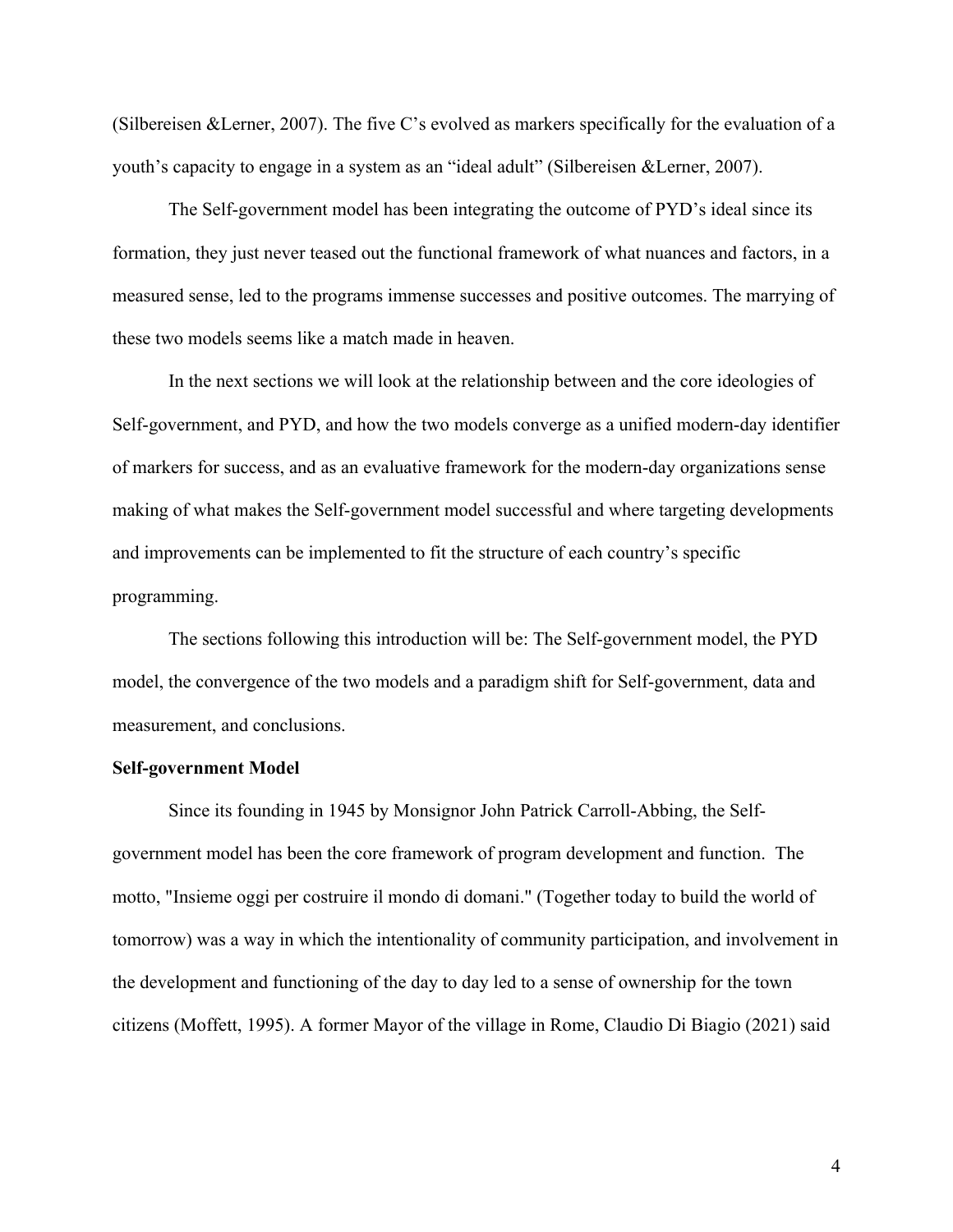he felt, "I was not one of many, I could contribute to the life of others, to the community and the outcomes of the village."

A notable feature of the Self-government model was the fact that youth developed their own constitutional governmental system that evolved to include an entire financial system that included a tax system, savings accounts, fines, unemployment insurance. They had a judicial system with citizen judges, trials, penal codes, their own version of the bar exam with lawyers and public defenders, commissioners of public works, a sanitation and labor department, all run and led by youth citizens (Moffett, 1995).

Moffett (1995) discussed that the Self-government model allowed youth to become agents in their own development, with measured success in propriate striving, personal causation, locus of control, perceived self-efficacy, and most importantly agency. Moffett (1995) stressed that factors that led to the development of these attributes was bound in the dissipation of a sense of internalized marginality and growth in an innate sense of belonging through personal engagement and the building of an intentional community that the youth felt a budding sense of reinforced ownership in (Moffett, 1995).

Three core themes of the Self-government model that served as a framework for its participants successful integration and involvement were: peer learning, mutual mentoring, and a commitment to community building (Moffett, 2021). These themes were interwoven in the intentionality of the adult role as supportive frame-holders to the playing out of youth leadership, and self-governing. Peers (not adults) taught the newcomers to the community the ins and outs of functioning and the processes by which things operated. Mutual mentoring was a process in which citizens knew the collegiality and equivalency of the positions they were in and were building a society with each other that was bound within a practice of reciprocity, not an

5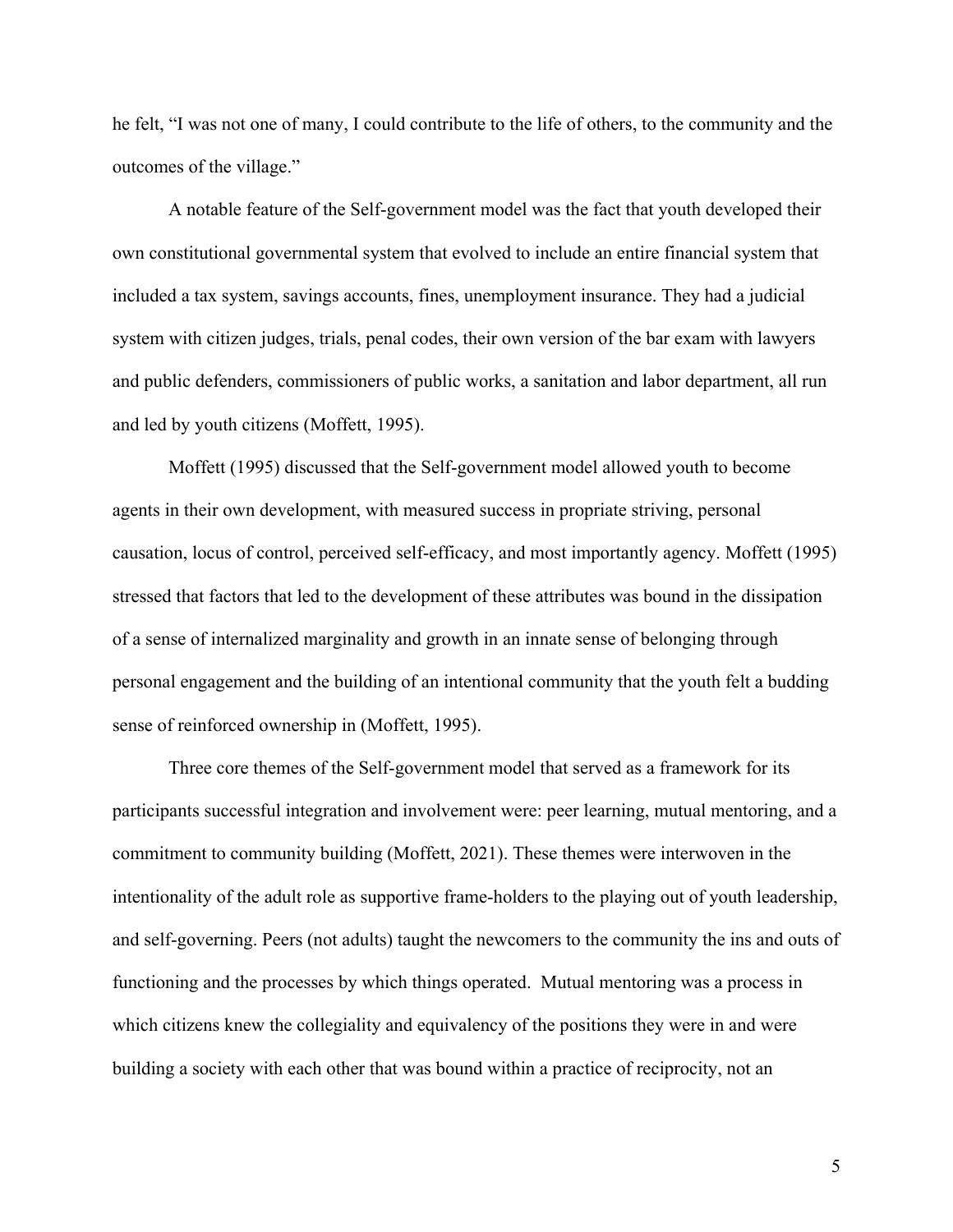authoritative direction-oriented compliance response to an adult authority system. The commitment to community building was an expectation of valued participation and the validity that came with the importance that each citizen played into the outcomes of the collective whole.

It would be remiss to not mention the intentional practice of routine as an addendum to the three core themes. Routine was integral to the sense of duty and practice in all operations of the towns. A former mayor and citizen Claudio Di Biagio (2021) discussed his experience of the success of the program was tied to the balance between the practice of Self-government and activities. He discussed a rigorous routine in which the boys would be up at 6:30 am and in bed without issue at 9:30pm. The days started and ended with a scheduled routine that maintained a sense of structure and expectation.

Moffett (1995) discussed that the processes of the town environment were very explicit, bound within routines including the town assemblies, court cases, daily interactions with citizens in the grocery store, banks, restaurant, or streets in the town. These town routines contributed to the sensitization of the citizens own agency in the building up of the community as an active daily participant in the community.

#### **PYD**

PYD emphasizes the mutually beneficial relationship between the individual adolescent and their context. The core framework of modern PYD is conveyed by the five C's model of positive characteristics which include, competence, confidence, connection, character, and caring/compassion (Fig 1). The belief of the PYD model is that the five C's culminate in the expression of contribution (Five C's Model of Youth Development, 2021).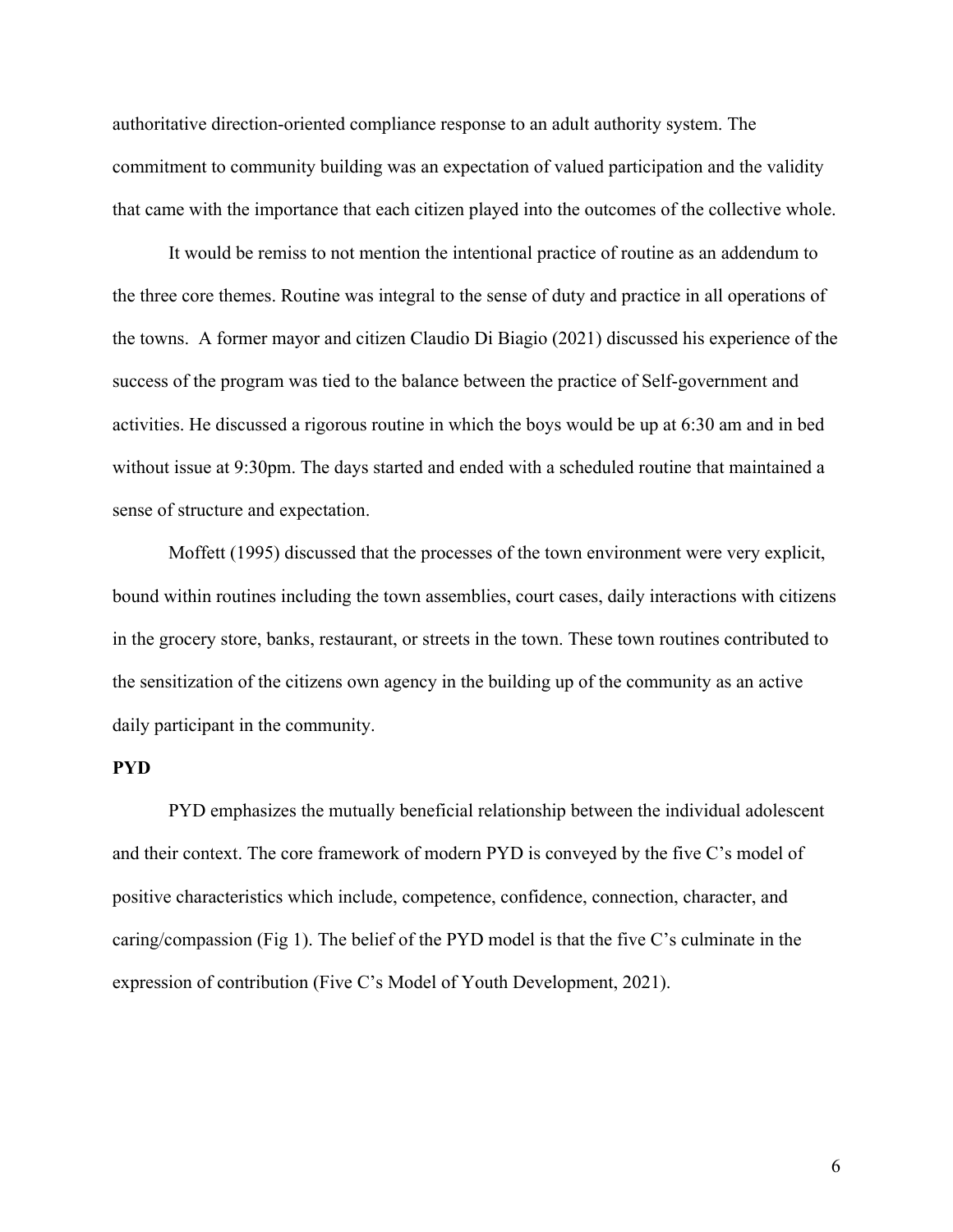



The PYD model was a response to the deficit-based approach to the pathologizing of youth behavior that was usually solely dealt within a linear reductionistic framework of cure or singular prescribed treatment-based resolve. The PYD model was a paradigm shift and had an intentional focus through the lens of children's mental health from a growth-oriented perspective. The model is intended to measure and evaluate the strengths of youth as well as the positive qualities and outcomes that were wished to be measured (Lerner, Phelps, Forman, & Bowers, 2009). PYD roots were in developmental psychology, a theory grounded in the needs through development for ideal outcomes. PYD, with its foundation in developmental theory, intended to expand and emphasize nurturing the potentialities of youth as opposed to a deficit only perspective, while addressing and assisting in shaping the roles of a developmental context, especially that of how the youth exists within community, and fostering youth as agents of their own development, bound with possibility (Benson, Scales, Hamilton, & Sesma, 2007).

## **Convergence**

The models of Self-government and PYD converge quite naturally, and in a more organized framework than the two models in isolation. Since its inception, the Self-government model was functioning from a positive outcomes approach by fostering the outcome of the ideal in PYD, contribution to community. I have intended to illustrate the marrying and organized

Fig 1.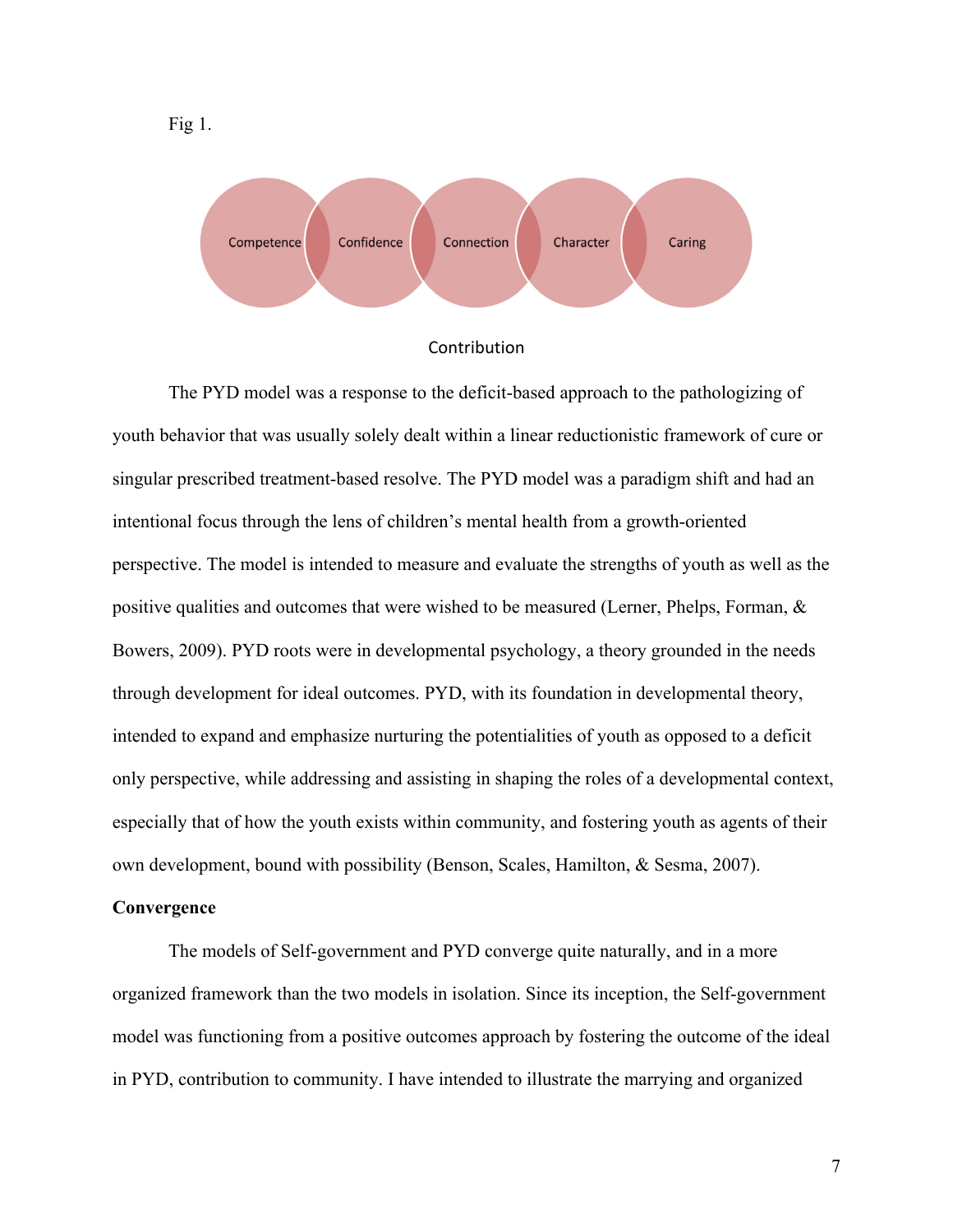integration of the two models below (Fig 2). I have broken down the four C's of competence, confidence, character, and caring as initial individualized assets that youth enter programing with and that can individually evolve through their growth and development of self-agency in relation to gains they experience in programming. The fifth C, connection, was separated as the second tier of growth through the evolution of belonging to and having an impact on their peers, cohort, colleagues, and the community that they join, learn from, and participate in. Self-government and contribution have become married in the third tier to exemplify a cohesive development, and the culmination of the growth from the prior tiers of the four C's in the first tier, and the connection-based focus of the second tier.

#### Fig 2.



## **Data and Measurement**

PYD has numerous recommendations for assessment and measure. The most successful measurement evaluates youth perspectives on a regular basis, to determine and compare growth and program outcomes and trends. The two most accessible and wraparound means of program and individual outcomes assessment are the Developmental Assets Profile (DAP) and the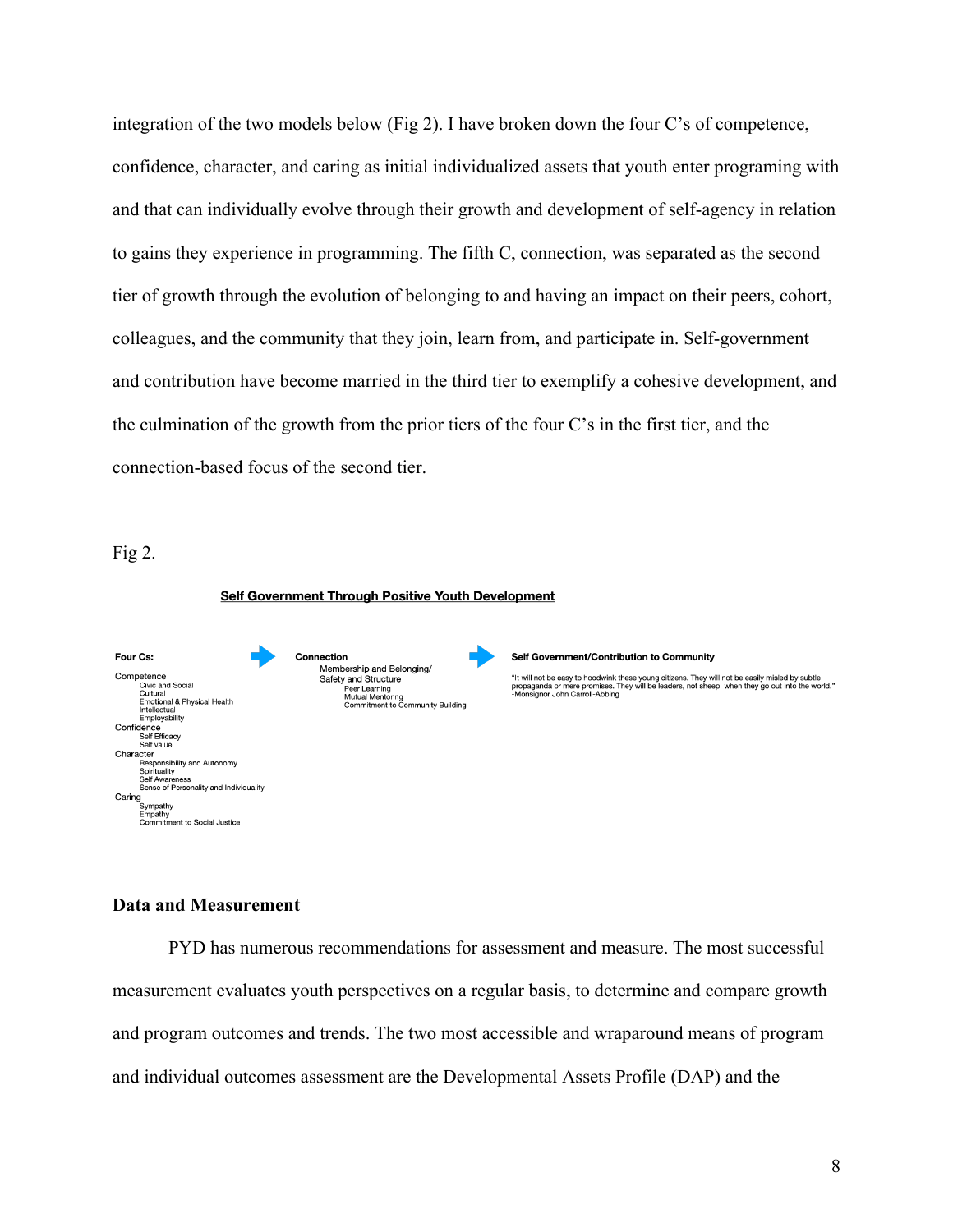Attitudes and Behavior (A&B) Survey. The DAP assessment is reported to have acceptable to good: alpha reliabilities, stability reliabilities and validity (Scales, 2011). The DAP is also accessible readily for online use and consists of a one-page survey of 25 questions that can be taken online or via paper survey that measures numerous indicators of well-being. The DAP measures include: support, empowerment, boundaries and expectations, constructive use of time, commitment to learning, positive values, social competencies, and positive identity (Scales, 2011), all factors of the primary four C's of the PYD model. The A&B Survey can be taken online and integrates the evaluation and identification of developmental assets, youth risk behavior elements, high risk behaviors, key social and emotional skills, thriving indicators, and developmental environmental deficits (Search Institute A&B Survey, 2021).

## **Conclusions**

The models of Self-government and PYD converge naturally, and in a more organized framework than the two models existed historically in isolation. The merger of these two models integrates PYD's measured approaches with means tested data collection and a framework of evaluation and integrates the core tenets of the Self-government model. By teasing out the nuances of what has made the Self-government model so successful from program to program A Chance in Life will be better able to serve and develop their participants and programs.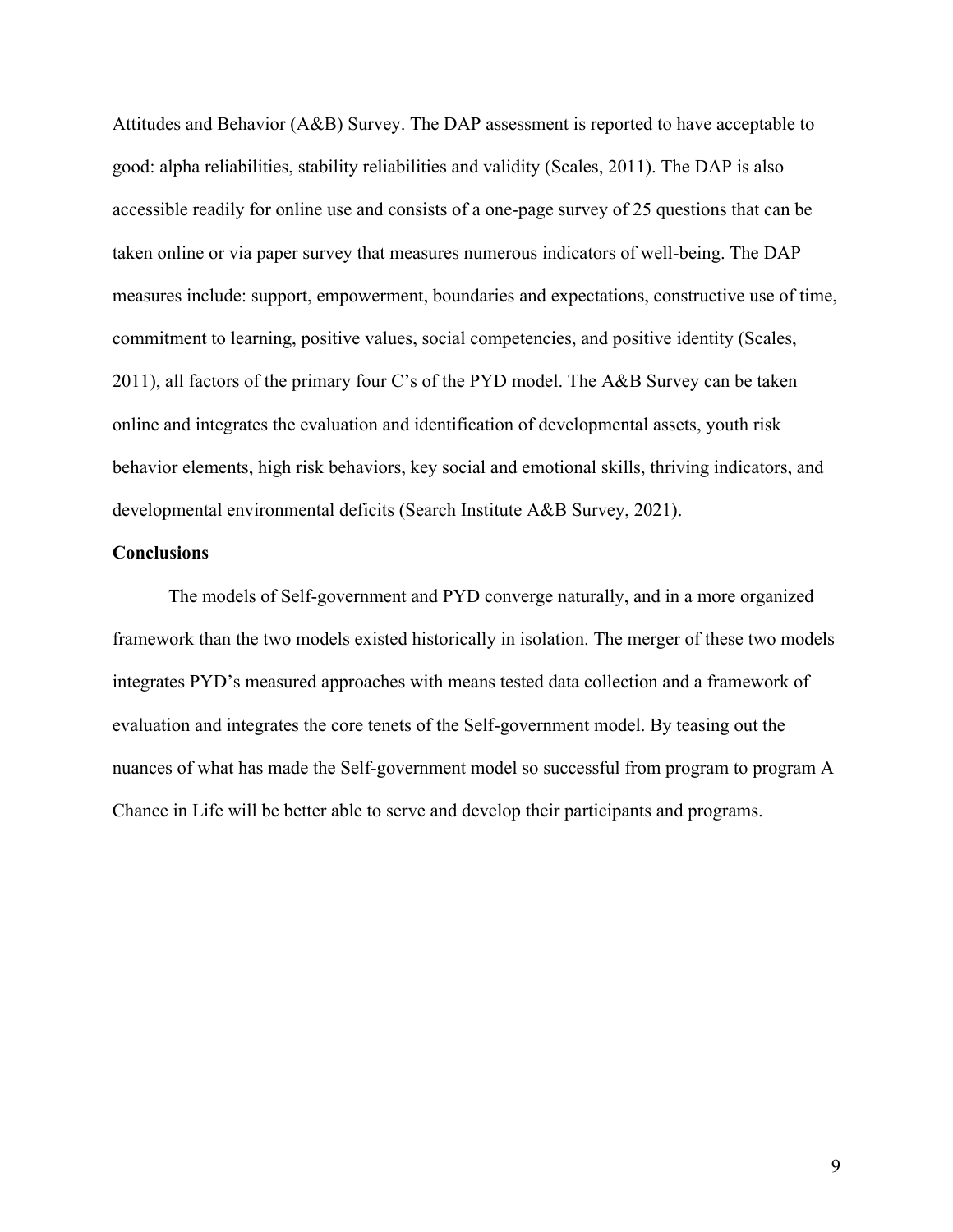## **References**

Benson, P. L., Scales, P. C., Hamilton, S. F., & Sesma Jr, A. (2007). Positive youth development: Theory, research, and applications. *Handbook of child psychology*, *1*. Di Biagio (2021, April 2). Personal interview [Personal interview].

FIVE C'S MODEL OF YOUTH DEVELOPMENT HARVARD (2021) http://exploresel.gse.harvard.edu/frameworks/52

- Lerner, R. M. (2005, September). Promoting positive youth development: Theoretical and empirical bases. Washington, D.C.: National Academies of Science.
- Lerner, J. V., Phelps, E., Forman, Y., & Bowers, E. P. (2009). *Positive youth development.* In R. M. Lerner & L. Steinberg (Eds.), *Handbook of adolescent psychology: Individual bases of adolescent development* (p. 524–558). John Wiley & Sons Inc. https://doi.org/10.1002/9780470479193.adlpsy001016

Moffett, P. S. (1995). Promoting Agency among Children and Adolescents at the Margins.

Moffett, P. S. (2021, January 29). Personal interview [Personal interview].

OUR STORY A CHANCE IN LIFE. (2021). https://www.achanceinlife.org/our-story.html.

Scales, P. C. (2011). Youth developmental assets in global perspective: Results from international adaptations of the Developmental Assets Profile. *Child indicators research*, *4*(4), 619-645.